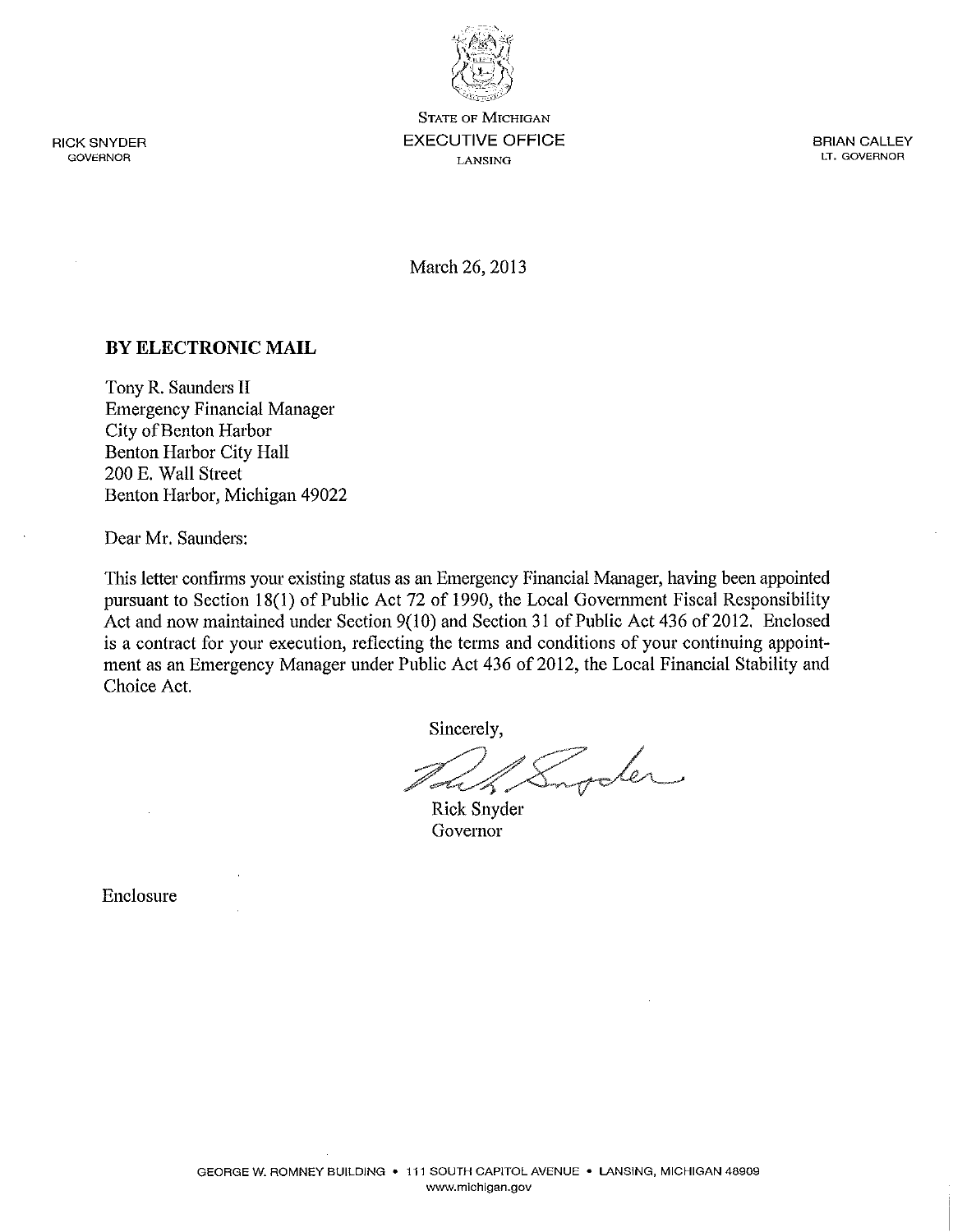89 (Rev. 02-11)

**RICK SNYDER** 

GOVERNOR



**STATE OF MICHIGAN** DEPARTMENT OF TREASURY **LANSING** 

ANDY DILLON **STATE TREASURER** 

# **CONTRACT FOR EMERGENCY MANAGER SERVICES**

Rick Snyder, Governor of the State of Michigan (Governor) and the Michigan Department of Treasury retain and appoint Tony R. Saunders II as the Emergency Manager (Emergency Manager) for the City of Benton Harbor (City) under Public Act 436 of 2012, the Local Financial Stability and Choice Act, MCL 141.1541 et seq, (the Act).

The Emergency Manager will provide services to the City pursuant to the terms and conditions set forth in this Contract and the Act.

The Emergency Manager's role is to remedy the financial distress of the City by requiring, within available resources, prudent fiscal management and an efficient provision of municipal services by exercising the necessary authority conferred herein to take appropriate action on behalf of the City and its residents. In accepting this appointment, the Emergency Manager agrees to leverage all the Emergency Manager's skills and abilities to accomplish these objectives on behalf of City residents.

### 1. PARTIES, PURPOSE, DUTIES, AND REPORTS

1.1 Parties. The parties to this Contract are the State of Michigan by the Department of Treasury and Tony R. Saunders II.

1.2 Purpose. The parties to this Contract agree that Tony R. Saunders II will act as the Emergency Manager for the City. The Emergency Manager's duties and responsibilities are delineated in the Act and include conducting all aspects of the operations of the City and establishing and implementing a written financial plan as required by Section 11 of the Act.

1.3 Duties. The Emergency Manager shall possess all the powers and duties authorized under the Act, including those specifically related to local governments. In addition, the Emergency Manager shall work cooperatively with the Office of the Governor and the State Treasurer. The Emergency Manager agrees to continue to keep these officials informed of major initiatives to be undertaken in furtherance of this Contract before their public announcement. The Emergency Manager shall seek the approval of the State Treasurer before entering into a new collective bargaining agreement.

1.4 Reports. The Emergency Manager shall file quarterly reports with the Department of Treasury beginning on July 15, 2013, for the immediately preceding quarter and shall file the first report required by Section 17 of the Act within six months of the Emergency Manager's appointment and every three months thereafter.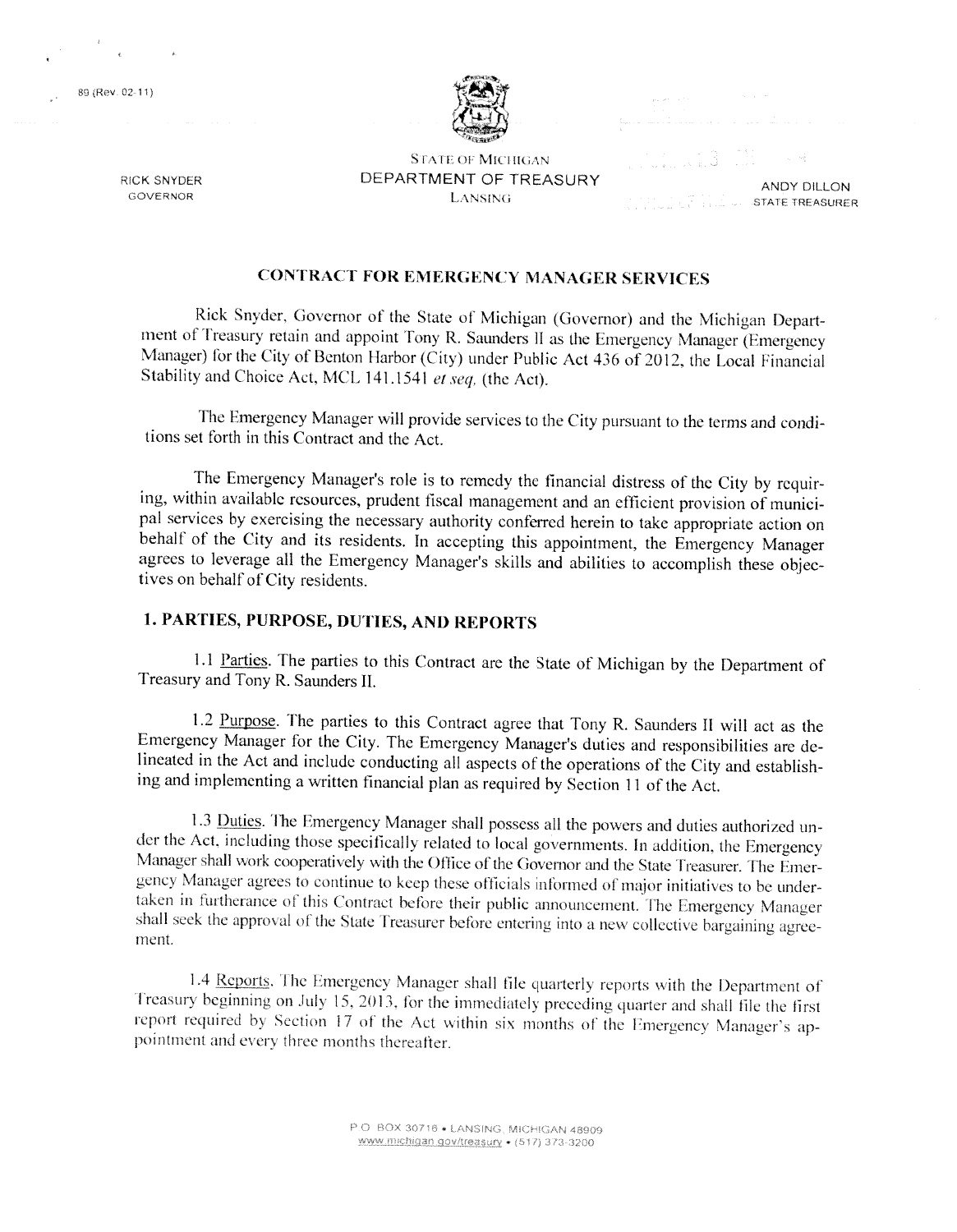

STATE OF MICHIGAN DEPARTMENT OF TREASURY LANSING

ANDY DILLON STATE TREASURER

### **CONTRACT FOR EMERGENCY MANAGER SERVICES**

Rick Snyder, Governor of the State of Michigan (Governor) and the Michigan Department of Treasury retain and appoint Tony R. Saunders II as the Emergency Manager (Emergency Manager) for the City of Benton Harbor (City) under Public Act 436 of 2012, the Local Financial Stability and Choice Act, MCL 141.1541 *et seq,* (the Act).

The Emergency Manager will provide services to the City pursuant to the terms and conditions set forth in this Contract and the Act.

The Emergency Manager's role is to remedy the financial distress of the City by requiring, within available resources, prudent fiscal management and an efficient provision of municipal services by exercising the necessary authority conferred herein to take appropriate action on behalf of the City and its residents. In accepting this appointment, the Emergency Manager agrees to leverage all the Emergency Manager's skills and abilities to accomplish these objectives on behalf of City residents.

#### **1. PARTIES, PURPOSE, DUTIES, AND REPORTS**

1.1 Parties. The parties to this Contract are the State of Michigan by the Department of Treasury and Tony R. Saunders II.

1.2 Purpose. The parties to this Contract agree that Tony R. Saunders II will act as the Emergency Manager for the City. The Emergency Manager's duties and responsibilities are delineated in the Act and include conducting all aspects of the operations of the City and establishing and implementing a written financial plan as required by Section 11 of the Act.

1.3 Duties. The Emergency Manager shall possess all the powers and duties authorized under the Act, including those specifically related to local governments. In addition, the Emergency Manager shall work cooperatively with the Office of the Governor and the State Treasurer. The Emergency Manager agrees to continue to keep these officials informed of major initiatives to be undertaken in furtherance of this Contract before their public announcement. The Emergency Manager shall seek the approval of the State Treasurer before entering into a new collective bargaining agreement.

1.4 Reports. The Emergency Manager shall file quarterly reports with the Department of Treasury beginning on July 15, 2013, for the immediately preceding quarter and shall file the first report required by Section 17 of the Act within six months of the Emergency Manager's appointment and every three months thereafter.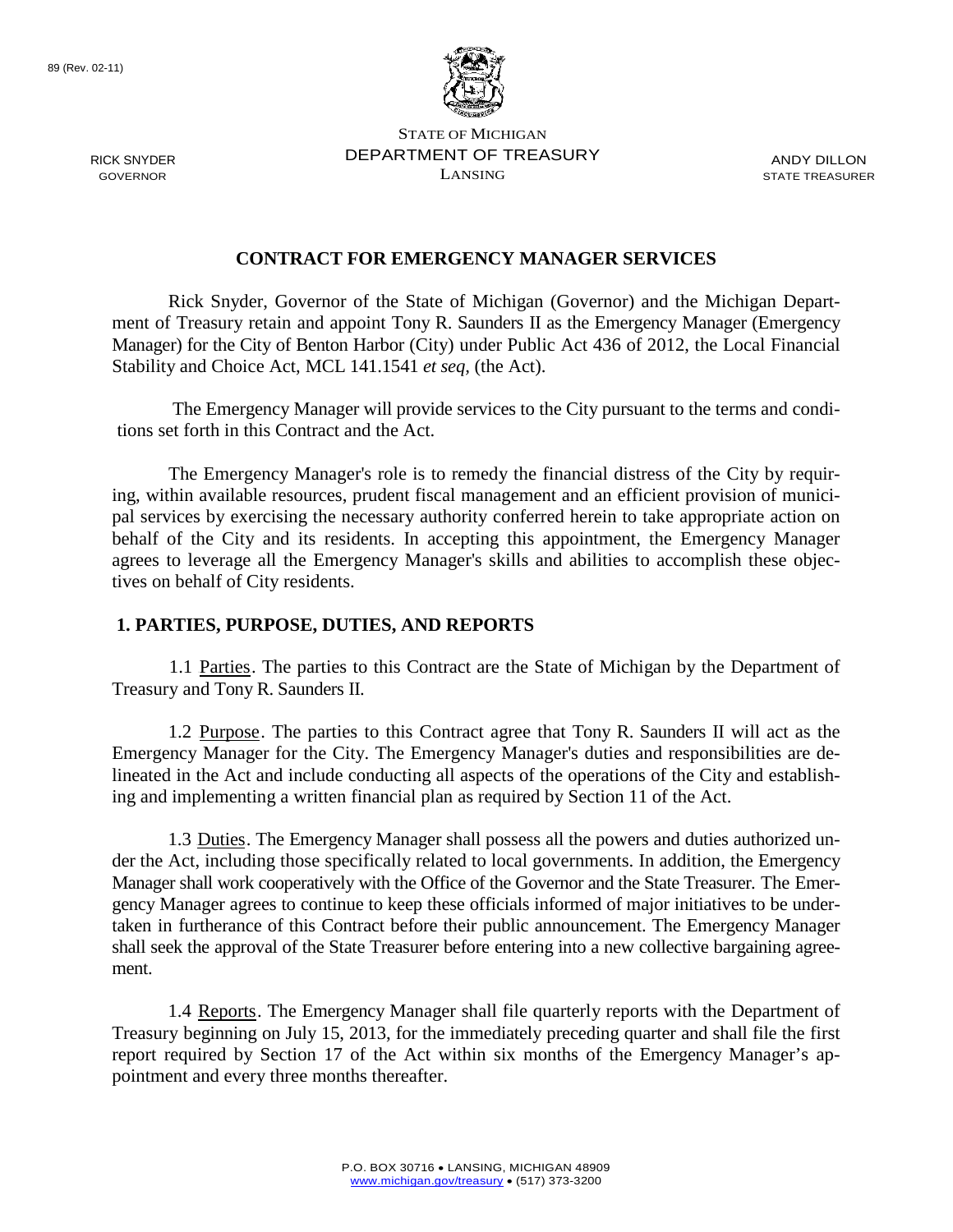1.5 Communications. The Emergency Manager shall establish and maintain an appropriate protocol for ongoing communications with officials of the City, City residents, and the media. The communications protocol should include a variety of means, including personal interactions.

### **2. TERM OF CONTRACT**

2.1 The Emergency Manager serves at the pleasure of the Governor except as provided in Section 9(3)(d) and Section 9(6)(c) of the Act.

2.2 Effective Date. This contract is effective on Thursday March 28, 2013.

#### **3. COMPENSATION FOR SERVICES PROVIDED**

3.1 Source of Payment. The State shall pay the compensation of the Emergency Manager for all services rendered under this Contract.

3.2 Salary. The Emergency Manager's salary for services rendered under this Contract shall be \$132,000.00 per year. If this Contract is terminated after the Emergency Manager has provided services for a portion of a month, the Emergency Manager shall be entitled, for that portion of that month, to \$11,000.00 multiplied by the proportion that the number of days of the month for which services were provided bears to the number of days of the whole month. The Emergency Manager shall not receive or accept any compensation from the City or the State except as provided for in this contract.

3.3 Payment for Services. The Emergency Manager shall be paid in installments consistent with the established written policies and procedures of the Michigan Department of Treasury. If requested by the State Treasurer, the Emergency Manager shall provide to the Michigan Department of Treasury additional information regarding services performed pursuant to this Contract.

3.4 Reimbursement for Actual and Necessary Expenses. The actual and necessary expenses of the Emergency Manager, inc1uding customary expenses related to travel, meals, and lodging which are incurred in connection with service to the City will be reimbursed by the City. The Emergency Manager shall provide original copies of all receipts for meals, lodging, and travel reimbursement with any request for reimbursement. Any reimbursement for expenses under this contract shall be reviewed and approved in writing by the City's Chief Financial Officer.

#### **4. ADDITIONAL STAFF AND CONSULTANT FEES**

4.1 Staff. The Emergency Manager may, as provided in the Act, appoint additional staff as necessary to fulfill the obligations of the Emergency Manager's appointment and duties under this Contract. Payment of compensation for additional staff will be the obligation of the City. While authority to hire additional staff rests with the Emergency Manager, the Emergency Manager agrees to consult with the State Treasurer, or the designee of the State Treasurer, at least 24 hours before extending offers of employment for positions paying \$50,000.00, or more, annually. The Emergency Manager shall issue a written employment contract to each individual hired pursuant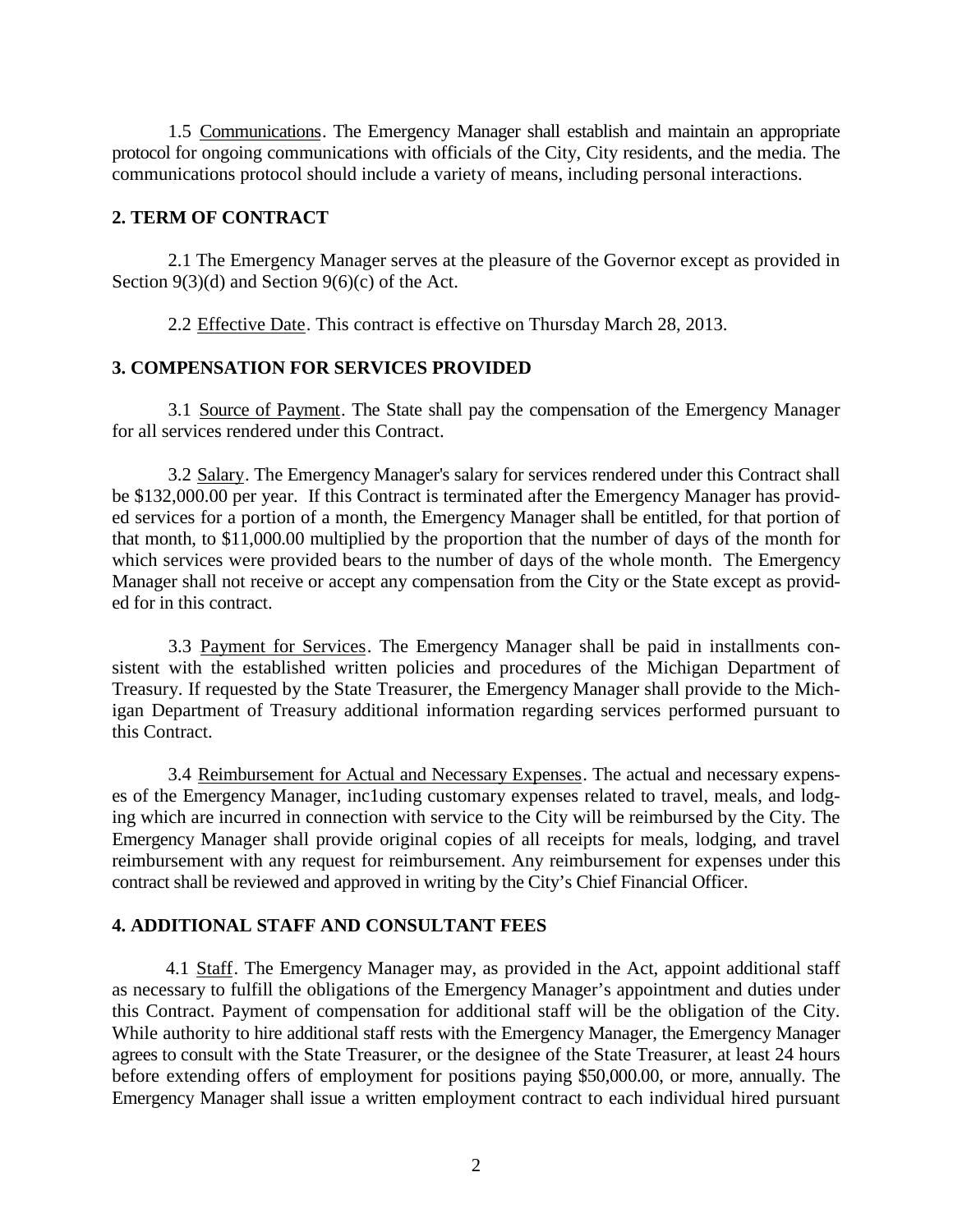to this Section, regardless of the compensation paid to that individual. The employment contract issued pursuant to this Section shall, as of the date the individual is hired by the Emergency Manager, prohibit the individual from engaging in any other employment for remuneration without the express written approval of the Emergency Manager. The Emergency Manager agrees to consult with the State Treasurer, or the designee of the State Treasurer, at least 24 hours before approving outside employment for any individual. A breach of this Section shall be a material breach of this Contract.

4.2 Professional Assistance. The Emergency Manager may, as provided in the Act, secure professional assistance as necessary to fulfill the obligations of the Emergency Manager's appointment and duties under this Contract. Payment of compensation for additional professional assistance will be the obligation of the City. The Emergency Manager agrees to consult with the State Treasurer, or the designee of the State Treasurer, at least 24 hours before authorizing professional services contracts of \$50,000.00, or more, per engagement or project.

4.3 Security. The Emergency Manager will be entitled to receive security protection in connection with the Emergency Manager's duties under this Contract. Security personnel will be retained only upon the approval of the State Treasurer, or the designee of the State Treasurer, and only after consultation with the Director of the Michigan Department of State Police, or the designee of the Director of the Michigan Department of State Police. Payment of compensation for security personnel will be the obligation of the City.

### **5. REPRESENTATIONS**

5.1 Qualifications. By signing this Contract, the Emergency Manager, represents that the Emergency Manager meets the minimum qualifications for appointment set forth in the Act. The Emergency Manager shall perform the duties of that office on a full-time basis, except as otherwise approved by the State Treasurer, and shall not accept any other employment or engage in any other activity for remuneration without the express written approval of the State Treasurer.

5.2 Conflict of Interest. The Emergency Manager represents and warrants that the Emergency Manager has no personal or financial interest, and will not acquire any such interest, that would conflict in any manner or degree with the performance of this Contract.

5.3 Non-competition. The Emergency Manager represents and warrants that the Emergency Manager is not subject to any non-disclosure, non-competition, or similar clause with current or prior clients or employers that will interfere with the performance of this Contract. The State will not be subject to any liability for any such claim.

5.4 Facilities and Personnel. The City will provide the Emergency Manager with proper facilities and personnel to perform the services and work required to be performed pursuant to this Contract.

5.5 Records. The Emergency Manager shall maintain complete records in accordance with generally accepted accounting practices and sound business practices. This requirement applies to all information maintained or stored in the computer system of the Emergency Manager or com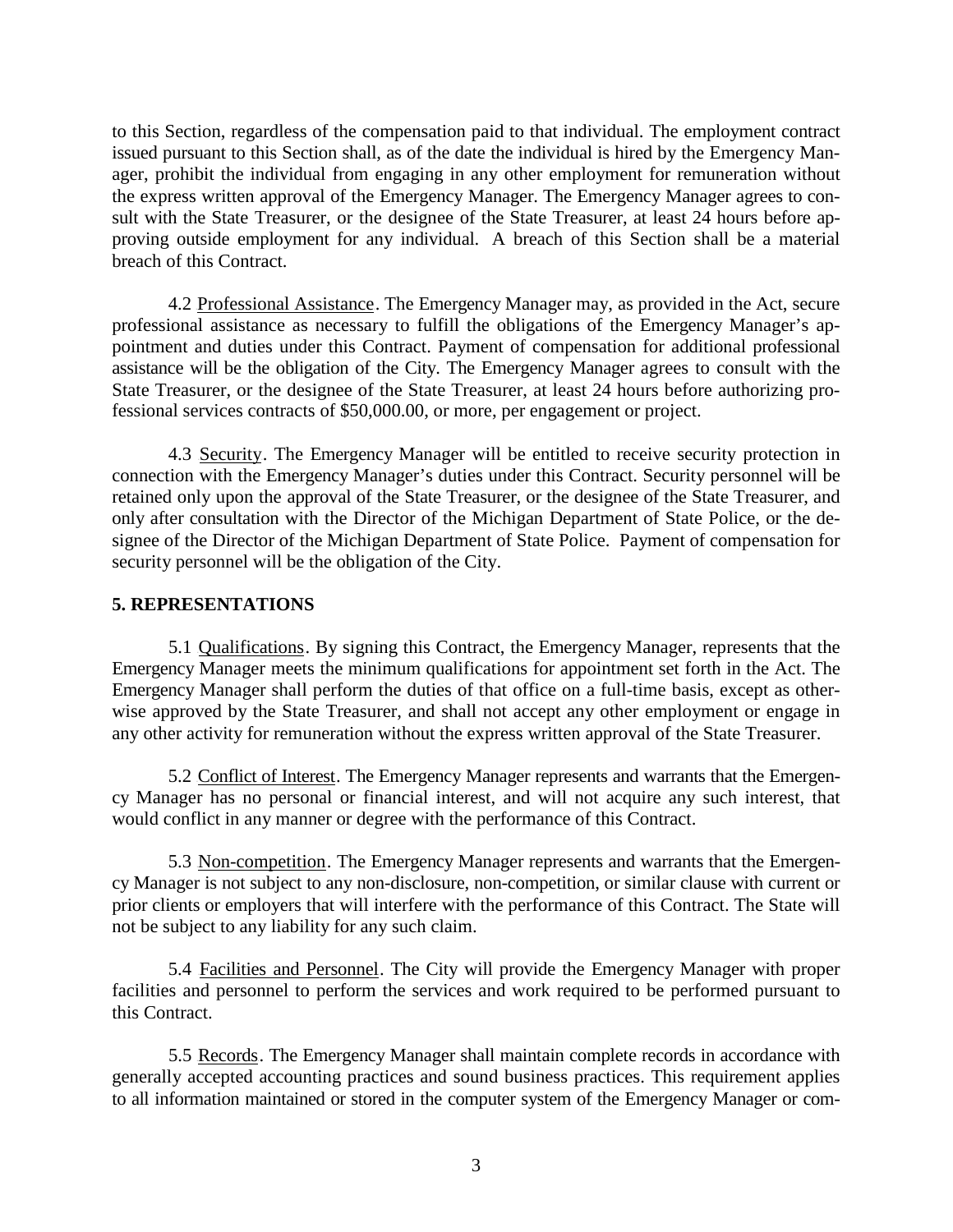puter system of the City. The State Treasurer and his designees shall have the right to inspect all records related to this Contract.

#### 5.6 Non-Discrimination.

a) The Emergency Manager shall comply with Public Act 220 of 1976, the Persons with Disabilities Civil Rights Act, MCL 37.1101 *et seq.,* and all applicable federal, State, and local fair employment practices and equal opportunity laws. The Emergency Manager covenants that the Emergency Manager will not discriminate against any employee or applicant for employment with respect to hire, tenure, terms, conditions, or privileges of employment, or a matter directly or indirectly related to employment, because of a disability that is unrelated to the individual's ability to perform the duties of a particular job or position. The Emergency Manager shall impose this covenant upon every subcontractor that enters into an agreement for the performance of any obligation imposed by this Contract. A breach of this covenant shall be a material breach of this Contract.

b) The Emergency Manager shall comply with Public Act 453 of 1976, the Elliott-Larsen Civil Rights Act, MCL 37.2101 *et seq.,* and all applicable federal, State, and local fair employment practices and equal opportunity laws. The Emergency Manager covenants that the Emergency Manager will not discriminate against an employee or applicant for employment with respect to hire, tenure, terms, conditions, or privileges of employment, or a matter directly or indirectly related to employment, because of race, color, religion, national origin, age, sex, height, weight, or marital status. The Emergency Manager shall impose this covenant upon every subcontractor that enters into an agreement for the performance of any obligation imposed by this Contract. A breach of this covenant shall be a material breach of this Contract.

5.7 Unfair Labor Practices. The Emergency Manager shall not enter into a contract for the performance of any obligation imposed by this Contract with a subcontractor, manufacturer, or supplier whose name appears in the register prepared pursuant to Public Act 278 of 1980, MCL 423.322, of employers found in contempt of court for failure to correct unfair labor practices. The State may void this Contract if the Emergency Manager, or any subcontractor, manufacturer, or supplier of the Emergency Manager that is a party to a contract for the performance of any obligation imposed by this Contract, appears in the above mentioned register.

5.8 Independent Contractor. The relationship of the Emergency Manager to the State and to the City under this Contract is that of an independent contractor. Except as specifically provided in the Act, no liability, benefits, workers compensation rights or liabilities, insurance rights or liabilities, or any other rights or liabilities arising out of, or related to, a contract for hire, nor employer-employee relationship, shall arise, accrue, or be implied to either party under this Contract or to an agent, subcontractor, or employee of either party under this Contract, as a result of the performance of this Contract.

### **6. NOTICES**

6.1 The State Treasurer is the designee for this Contract unless notice of another designation is provided by the Governor. All notices, correspondence, requests, inquiries, billing state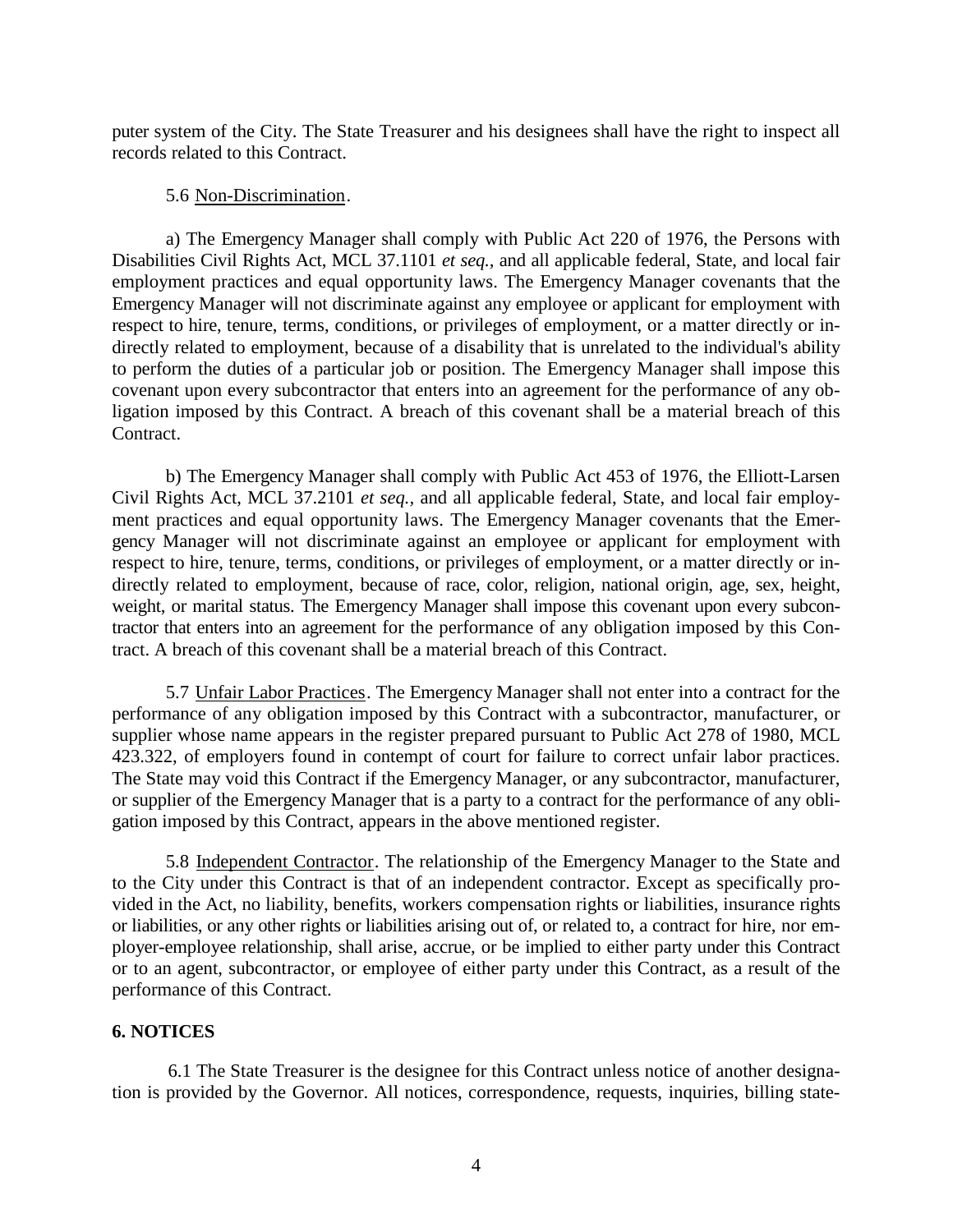ments, and other documents mentioned in this Contract shall be directed to the attention of the State Treasurer, Andy Dillon, and to the following:

For the State:

Michigan Department of Treasury Office of Legal Affairs Richard H. Austin Building, 430 West Allegan Street Lansing, Michigan 48922 Phone: (517) 373-3223

For the Emergency Manager:

Tony R. Saunders II Benton Harbor City Hall 200 E. Wall Street Benton Harbor, Michigan 49022

## **7. LIMITATION UPON LIABILITY**

7.1 The State. The State, the Governor, the State Treasurer, and all other State officials are not liable for any obligation of or claim against the City resulting from actions taken in accordance with the Act or this Contract.

7.2 The Emergency Manager. Pursuant to the Act, in performing this Contract the Emergency Manager is engaging in a governmental function and is immune from liability for any action taken which the Emergency Manager reasonably believes to be within the scope of the Emergency Manager's authority granted by the Act or by this Contract.

### **8. INSURANCE**

8.1 General. The Emergency Manager may procure and maintain, at the expense of the City, health, worker's compensation, general liability, professional liability, and motor vehicle insurance for the Emergency Manager and any employee, agent, appointee, or contractor of the Emergency Manager as may be provided to elected officials, appointed officials, or employees of the City. The insurance procured and maintained by the Emergency Manager may extend to any claim, demand, or lawsuit asserted or costs recovered against the Emergency Manager and any employee, agent, appointee, or contractor of the Emergency Manager to the extent permitted by the Act.

8.2 Post-Contract. If, after the date that the service of the Emergency Manager is concluded, the Emergency Manager or any employee, agent, appointee, or contractor of the Emergency Manager is subject to a claim, demand, or lawsuit arising from an action taken during the service of the Emergency Manager, and not covered by a procured insurance policy, litigation expenses, including but not limited to attorney fees, payments in satisfaction of judgments, and payments made in settlement as specified pursuant to the Act, shall be paid by the City. If such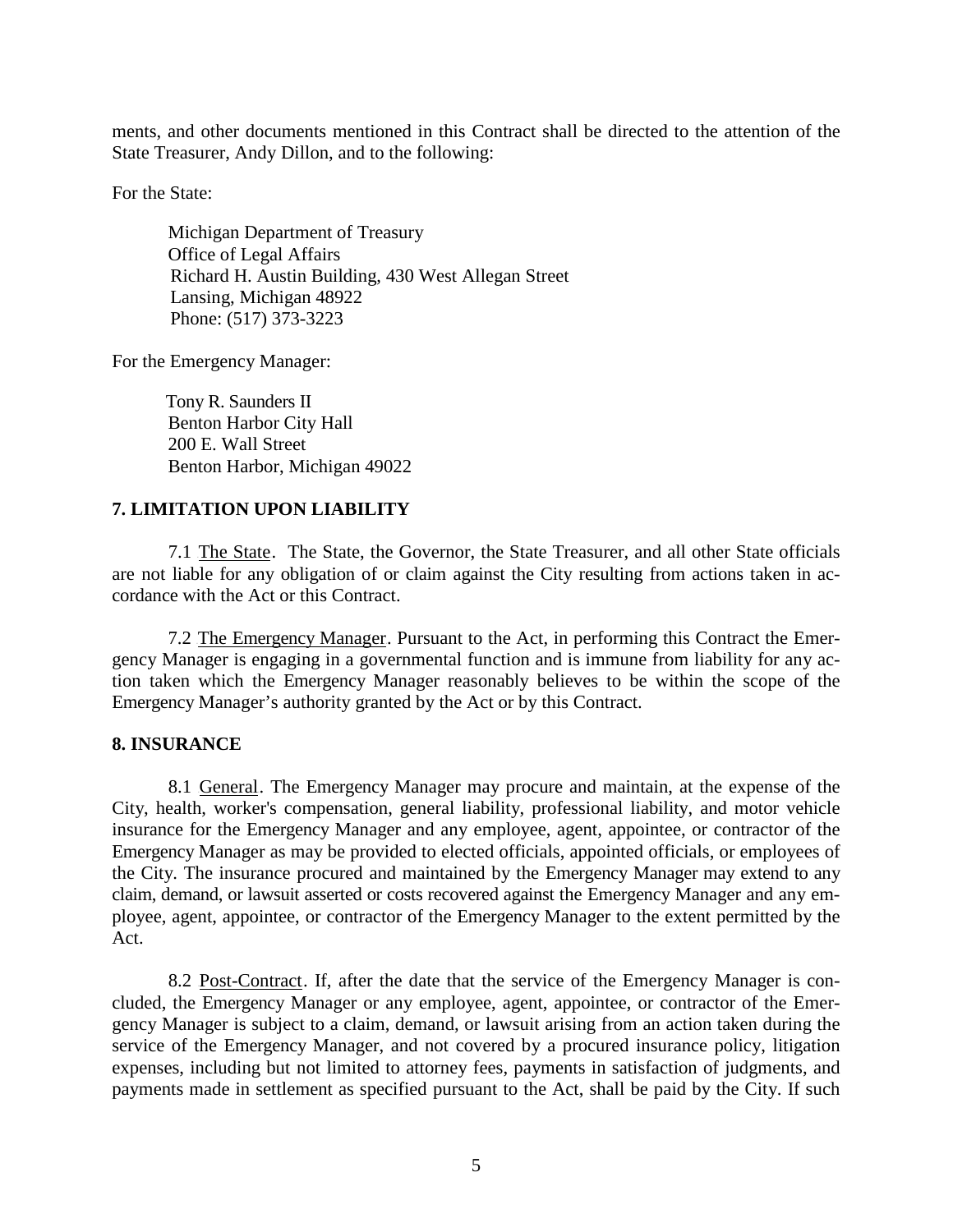expenses are not paid by the City, they shall be treated as a debt owed to this State pursuant to section 17a(5) of Public Act 140 of 1971, the Glenn Steil State Revenue Sharing Act of 1971, MCL 141.917a.

8.3 Additional Insurance. If the City has purchased, or otherwise obtained, an errors and omissions policy, then the Emergency Manager may choose to be covered under such policy at the expense of the City.

8.4 Payment by City. All insurance required under this Contract shall be acquired at the expense of the City under valid and enforceable policies, issued by insurers of recognized responsibility. The State Treasurer reserves the right to reject as unacceptable any insurer.

### **9. TERMINATION OF CONTRACT AND APPOINTMENT**

9.1 Termination by the State.

a) The State. The Emergency Manager serves at the pleasure of the Governor except as provided in Section 9(3)(d) and Section 9(6)(c) of the Act. The Governor has the power to rescind the appointment and terminate this Contract at any time, and without cause, by issuing a Notice of Termination to the Emergency Manager.

9.2 Termination Process. Upon receipt of a Notice of Termination, and except as otherwise directed, the Emergency Manager shall:

a) Cease work under this Contract upon the date and to the extent specified in the Notice of Termination;

b) Incur no costs beyond the date specified by the Notice of Termination;

c) Submit to the State Treasurer on the date the termination is effective all records, reports and documents as this State shall specify and carry out such directives as the State Treasurer may issue concerning the safeguarding and disposition of files and property; and

d) Submit within 30 calendar days a closing memorandum and final billing, which shall be paid within 30 days.

9.3 Termination by Emergency Manager. The Emergency Manager may terminate this Contract at any time, with or without cause, with 30 days written notice to the State Treasurer. Within 30 days of the Emergency Manager's final day of service, the Emergency Manager shall submit a closing memorandum and final billing, which shall be paid within 30 calendar days.

### **10. GENERAL PROVISIONS**

10.1 Governing Law and Jurisdiction. This Contract shall be subject to, and construed according to, the laws of the State of Michigan, and no action shall be commenced against this State, its agents, or employees for any matter whatsoever arising out of this Contract, in any court other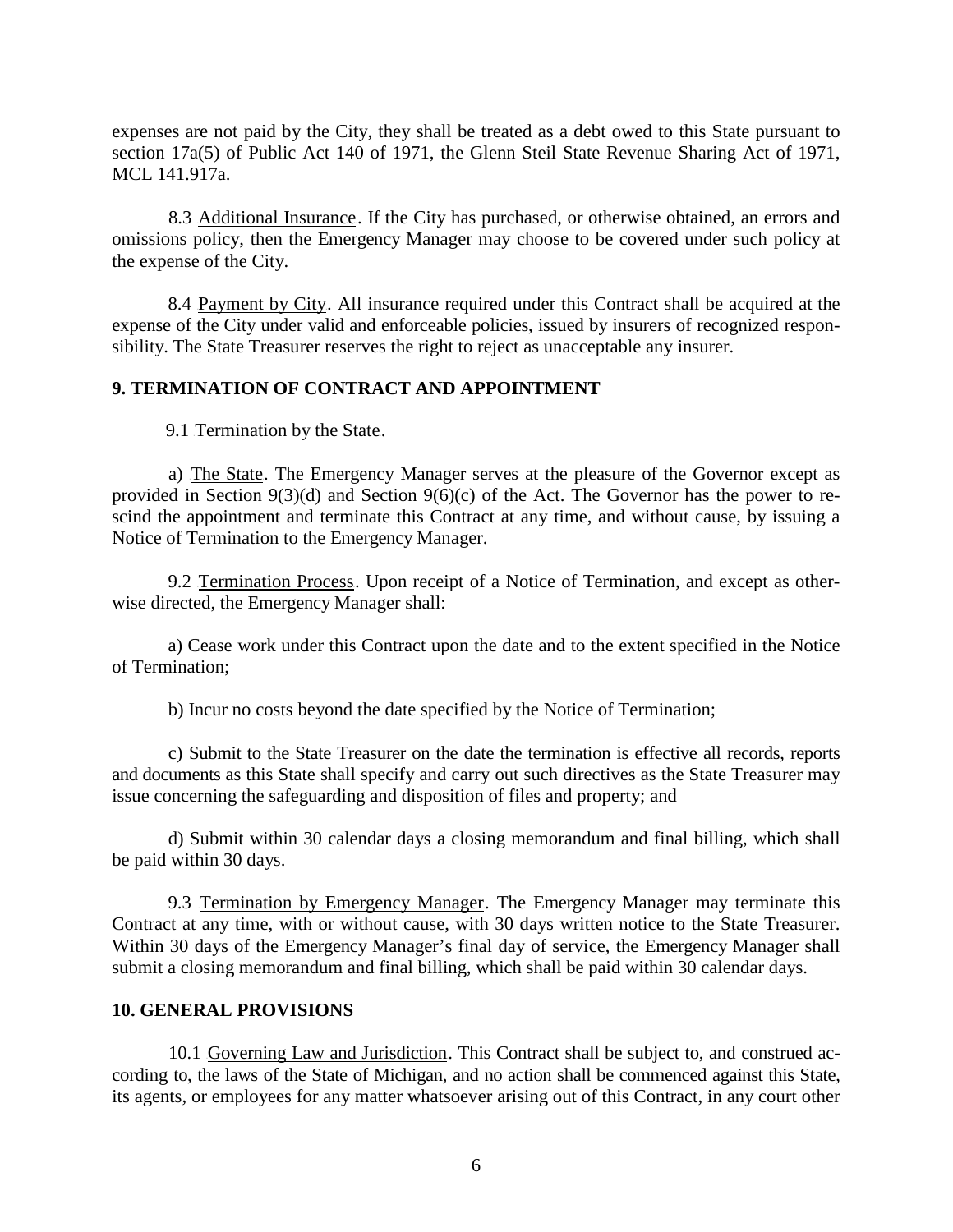than a Michigan State court.

10.2 No Waiver. A party's failure to insist on the strict performance of this Contract shall not constitute waiver of any breach of the Contract.

10.3 Other Debts. The Emergency Manager represents and warrants that the Emergency Manager is not, and will not become, in arrears on any contract, debt, or other obligation to the State of Michigan, including taxes.

10.4 Invalidity. If any provision of this Contract or its application to any persons or circumstances shall, to any extent, be determined by a court of competent jurisdiction to be invalid or unenforceable, the remainder of this Contract shall not be affected, and each remaining provision of this Contract shall be valid and enforceable to the fullest extent permitted by law.

10.5 Headings. Section headings contained in this Contract are for convenience only and shall not be used to interpret the scope or intent of this Contract.

10.6 Entire Agreement. This Contract represents the entire and exclusive agreement between the parties and supersedes all proposals or other prior agreements, oral or written, and all other communications between the parties.

10.7 Amendment. No Contract amendment will be effective and binding upon the parties to this Contract unless the amendment expressly makes reference to this Contract, is in writing, and is signed by duly authorized representatives of all parties and all the requisite State approvals are obtained.

10.8 Order of Priority. This Contract and the Act shall be read to be consistent one with the other. However, if a conflict is deemed to exist between the terms of this Contract and the Act, the Act shall supersede the terms of this Contract.

10.9 Counterparts. This Contract may be executed in separate counterparts, each of which when executed shall be deemed an original, but all of which when taken together shall constitute one and the same Contract.